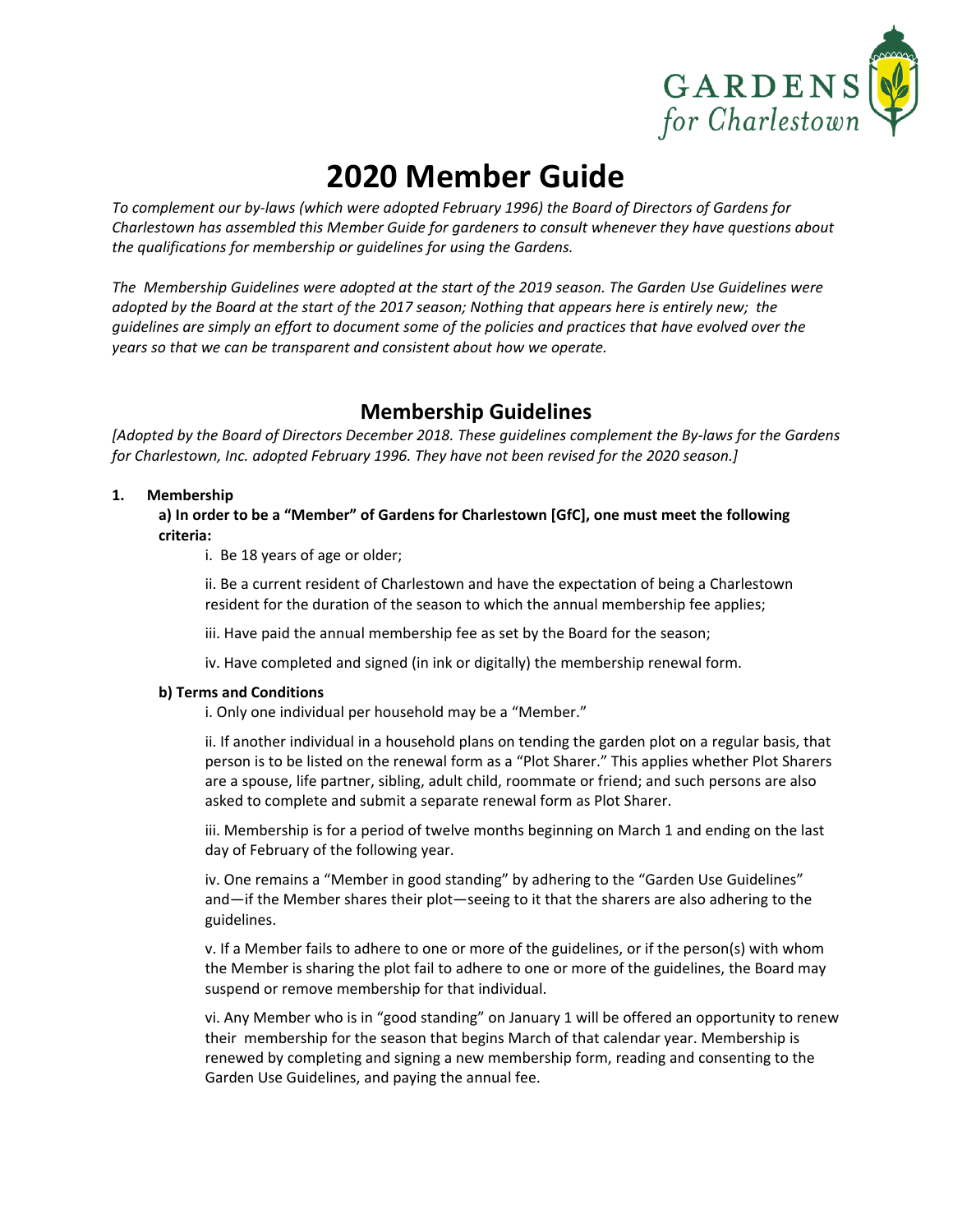#### **2. Plot Sharing**

### a) A Member may add up to two additional persons to their plot as "Plot Sharers," so long as they **meet the following conditions.**

i. Be 18 years of age or older;

ii. Be a current resident of Charlestown and have the expectation of being a Charlestown resident for the season;

iii. Have completed and signed (in ink or digitally) the Plot Sharer renewal form.

### **b) Terms and Conditions**

i. Plot Sharers are to receive the same communications sent to GfC Members and are welcome to attend all Member events, including the Annual Meeting. Note, however, that at the Annual Meeting, there is only one vote per plot, and the person listed on the renewal form as "Member" is the only one authorized to cast a vote.

ii. One remains a "Plot Sharer in good standing" by adhering to the "Garden Use Guidelines."

iii. Any volunteer hours contributed by the Plot Sharer accrue to the account of the Member with whom they are sharing the plot, and the Plot Sharer should record them in the log book under the Member's name

iv. With respect to the use of patio, any Plot Sharer is welcome to use the patio under the same conditions as the Member with whom they are sharing a plot, but it is the responsibility of the Member to reserve the patio on the calendar, to ensure that the requisite volunteer hours have been performed on behalf of their shared plot, and that the patio has been left in good order.

v. If a Plot Sharer fails to adhere to one or more of the guidelines, the Member with whom the person is sharing the plot will be contacted for remediation of the situation. If the situation with the Plot Sharer is not resolved, the Board may terminate the membership of the individual who is listed officially as "Member" on the renewal form, and the Plot Sharer will be ineligible to become a Member at a later date.

vi. Any Plot Sharer who is in "good standing" on January 1 may be included on the renewal form of the Member for the coming season, and will be expected to sign the renewal form along with the Member with whom they are sharing the plot.

vii. A Plot Sharer can become a Member in one of two ways.

- First, if a Plot Sharer (who does not live in the same household as the Member with whom they are sharing the plot) has been on the waitlist and becomes eligible for a plot (as determined by date of waitlist application fee payment).
- $\bullet$  Second, if the Member with whom they are sharing the plot transfers membership to them. For example, if a Member is no longer able to or interested in maintaining their plot but the person who signed the Member's renewal form as a "Plot Sharer" has been in good standing for two consecutive seasons, that Plot Sharer can be designated as the Member for that plot. If the Member transfers a plot to the Plot Sharer under these circumstances at the start of a new season, the Member and Plot Sharer should inform the Clerk of the change of status when submitting the renewal form. If the change is to be made in the middle of a season, the Clerk should be informed, and the current membership renewal form amended accordingly. The newly designated Member will be offered the renewal option at the conclusion of the season, as long as they are in good standing.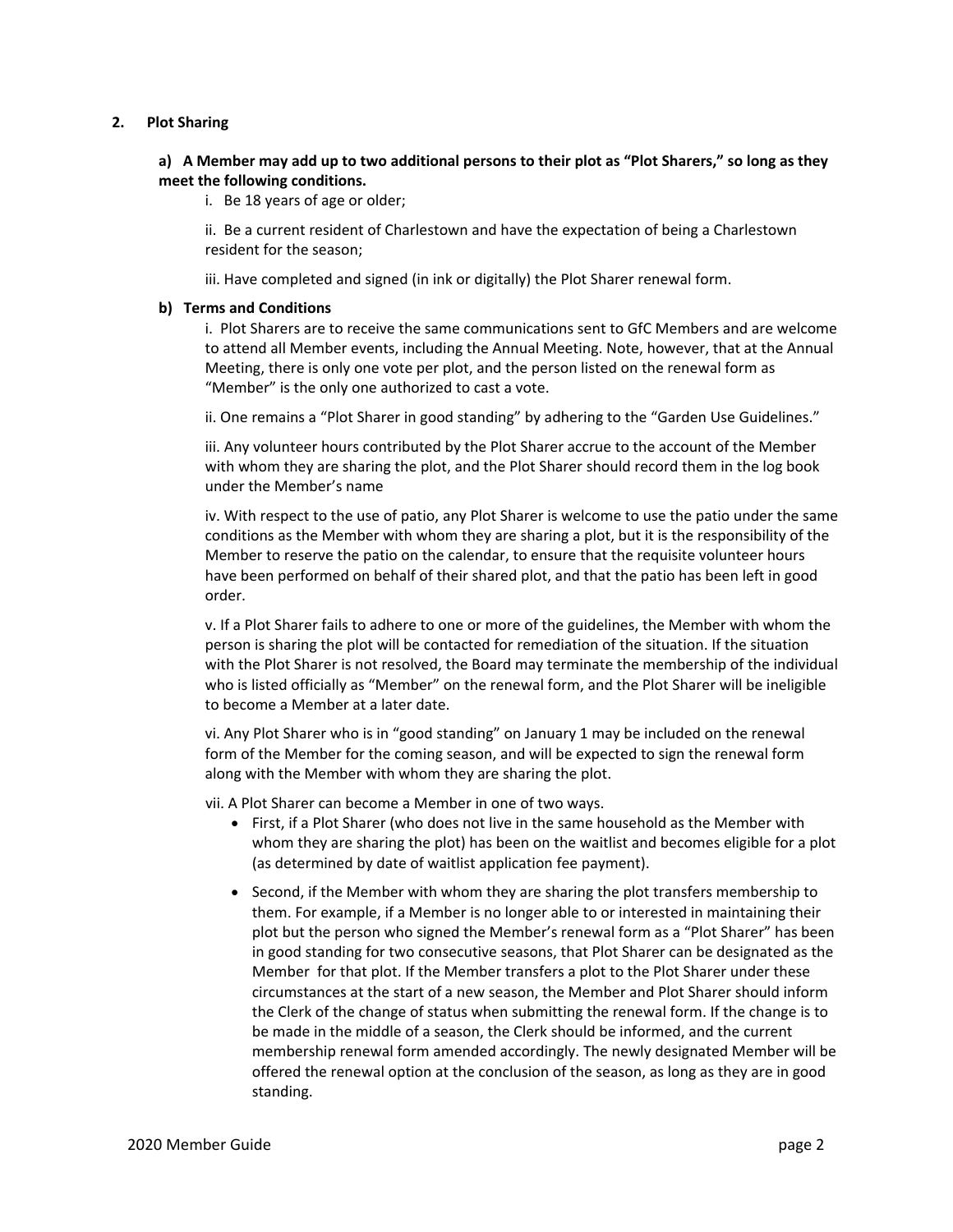## **Garden Use Guidelines**

*[Adopted by the Board of Directors December 2016. These have been updated for the 2020 season, and* revisions are indicated in green. Along with the Membership Guidelines, these complement the By-laws for the *Gardens for Charlestown, Inc.]*

These guidelines were created to ensure that everyone can enjoy the garden safely and share in the responsibility of maintaining this beautiful open space.

### **1. Volunteer Commitment**

All maintenance, programming, and fundraising is performed by the volunteer Members of Gardens for Charlestown. Every Member is expected to contribute at least 12 hours per season maintaining common areas (e.g., paths, border gardens, patio, trees, lawn, sheds and tools) or planning and/or volunteering for events or programs. These hours can be fulfilled by the Member or by the Plot Sharer(s). All activities are to be conducted under the direction of a Board Member or Coordinator, and hours should be recorded using the online app for volunteers set up for that purpose. If gardeners cannot attend the various monthly cleanups, due to health or schedule conflicts, alternative tasks that may be performed at their convenience can be assigned by the Maintenance or Border Coordinator. If gardeners do not fulfill their 12 hours of volunteer service, renewal of the plot is not guaranteed for the next year. The Board will review the circumstances and discuss options with the Member.

### **2. Individual Use Garden Plots**

Individual plots, as delineated by wood or stone boundaries, are intended for the sole use of the assigned Member or Plot Sharers. Other gardeners, Plot Sharers, and Members of the public are asked not to enter, traverse, place anything or disturb plants and structures in individual plots without the permission of the assigned Member. Members will observe the following guidelines for their individual plots:

a) **Start and End Dates**. Each plot should be planted by June 1st and cleaned out by November 1st.

b) **Weeding**. Each plot should be weeded regularly – we recommend bi-weekly, as weeds spread quickly throughout the garden.

c) **Hoses**. Hoses may not be run through or over someone else's plot.

d) **Fences and Borders.** Any new fencing erected around individual plots should be no taller than two feet and fabricated of metal. Bricks, pots, and similar objects should not be placed on top of the timbers that form the exterior borders of each plot.

**e) Light‐blocking Structures or Plantings.** As a courtesy to your neighbors, neither structures (trellises or plant supports) nor plantings should be placed in such a way as to cast shade on another plot. Please check with your neighbors to ensure you are not interfering with their gardens. Existing bushes and trees should be no more than three feet in height. No new bushes or trees are to be planted.

f) **Open Flames.** Live fires, including candles, and Tiki torches, are not allowed in individual plots or anywhere in the Gardens.

g) **Invasive Species.** Gardeners are asked not to plant invasive species, trees, shrubs, or cannabis – see website for a comprehensive list of prohibited plants.

h) **Walkways**. Keep walkways adjacent to your plot free of structures, trash, pots, and weeds.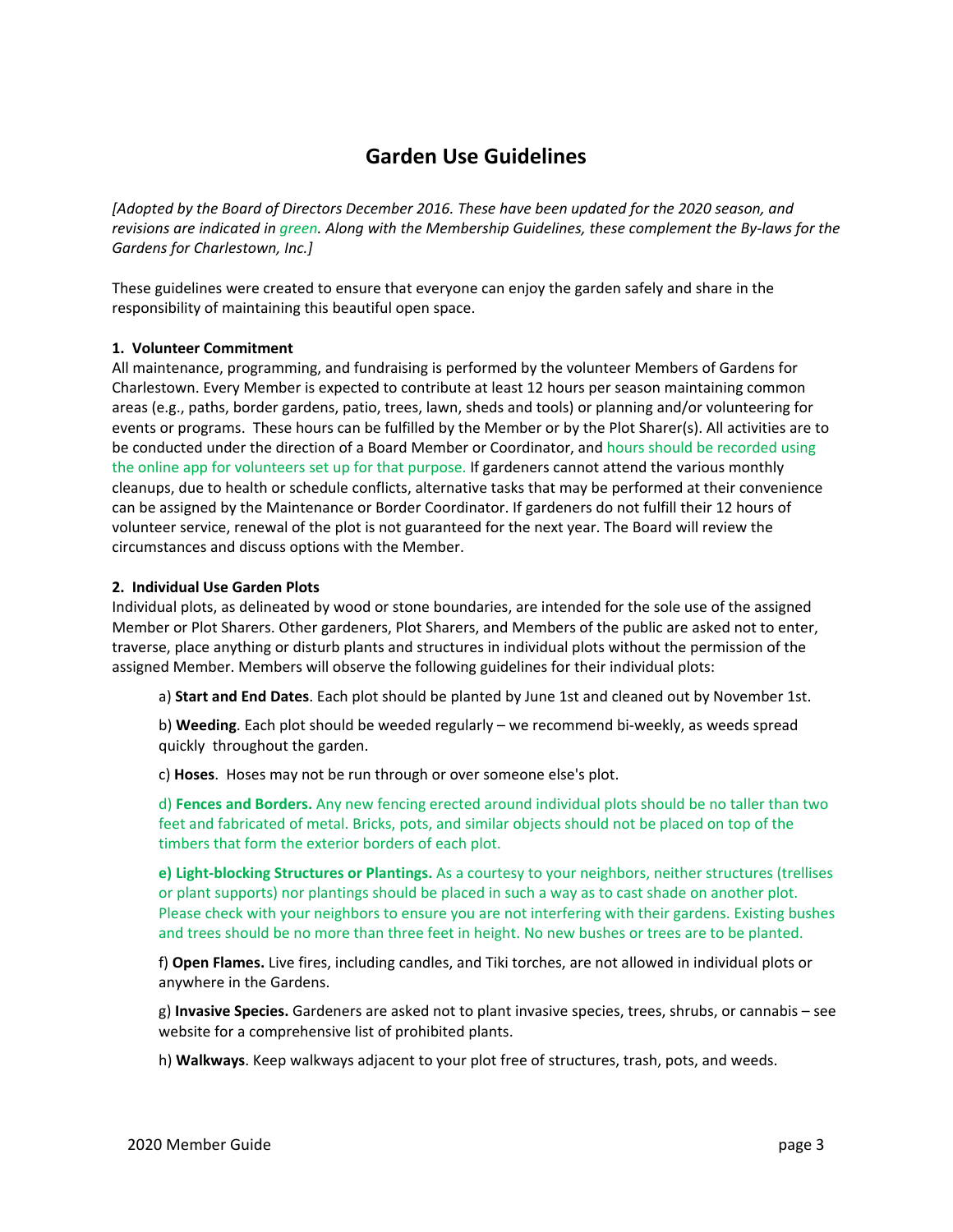i) **Garden Debris.** Throughout the season, garden debris, trash, and weeds from individual plots must be taken off-site for disposal; do not leave trash behind anywhere in the garden. Organic materials following clean‐ups of common areas are picked up by the City of Boston.

j) **End of Season**. At the end of the season, individual plots are to be cleared of dead plant material. If the gardener does this just prior to the final clean‐up of the season, the plant debris may be left with the organic waste from the common areas for pick up by the City. Otherwise, the debris from individual plots is to be taken off‐site by the Member. At the end of the season all fencing and structures must be removed or laid on their side.

### **3. Common Use Garden Areas**

Common‐use garden areas include stone/gravel and grass pathways, as well as border gardens along Main St, Bunker Hill St, and Charles St. Gardeners and the public are welcome to use the pathways during daylight hours for viewing gardens and plant material. Pathways are intended to provide easy access for gardeners to their plots and for hoses to reach individual plots. Border gardens are intended to provide viewing enjoyment for gardeners and the public.

a) **Pets**. Pets must be leashed at all times; owners will clean‐up after their pets and prohibit them from entering plots.

b) **Hours**. With the exception of the patio area, all common areas are closed from dusk to dawn.

c) **Picking and Cutting**. No picking, cutting, planting, or removing plants or plant material from common border areas without the approval of the Border Coordinator.

d) **Border Crossings**. Border gardens should not be entered or crossed except where walkway breaks have been established.

e) **Structures and Signs.** No structures, signs, or other items may be installed in common areas without the approval of the Board. Nothing may be attached to the perimeter fence, gates or trees unless approved by the Board. The Garden does not allow political banners to be placed on fencing, in plots or in common areas.

f) **Debris and Structures**. Common areas must be kept free of debris and structures.

g) **Flames and Torches.** No live fires, including candles and Tiki torches, may be installed in common areas.

h) **Sidewalks**. As the property owners, it is the Garden's responsibility to maintain the perimeter sidewalks and keep them clean.

### **4. Common Use Garden Structures and Contents**

Common‐use structures include the Tool Shed, Big Shed, and Lattice Shed. Please observe the following guidelines with respect to their use.

**a) Tools.** Tools that are kept in the Tool Shed are intended for shared use by members while on the property of Gardens for Charlestown. Common use tools must be cleaned of dirt and debris and returned to the tool shed after every use. If a tool is broken, it should be left on the counter in the large shed with a note for maintenance to repair or discard.

b) **Contents of Big Shed.** The refrigerator, books, tables, chairs and other common use items in the Big Shed are for use by Members while on the property of Gardens for Charlestown. All other items intended for garden sponsored events, and stored in the Big Shed, are not for common-use.

c) **Offsite Use of Items.** Requests for use of items in the Big and Tool sheds to be used off‐site should be made to the Board of Directors (please contact the Clerk at Clerk@gardensforcharlestown.org).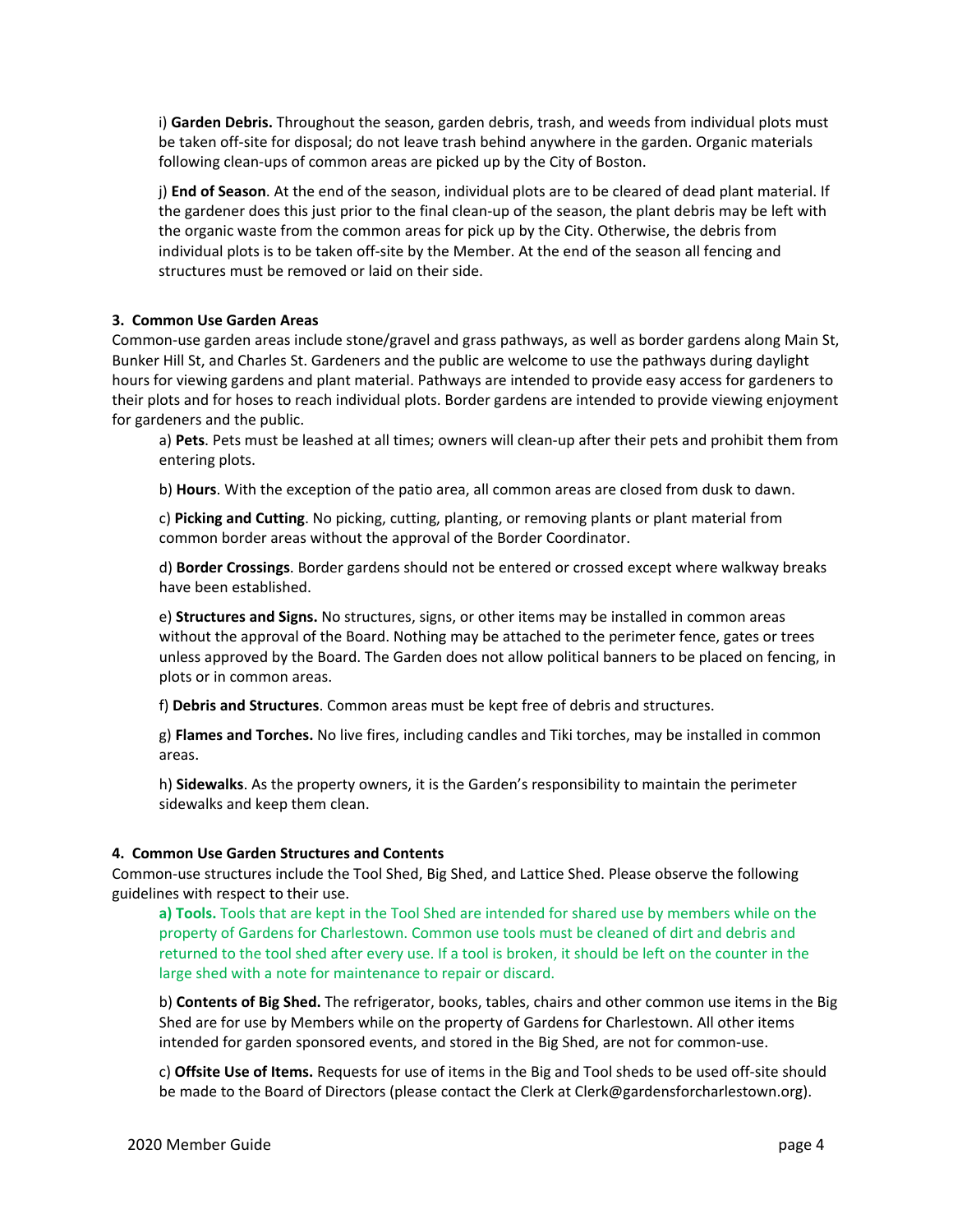d) **Keys**. Keys are to be returned to their original lock boxes after every use. Both garden sheds are to be kept locked when not in active use.

e) **Other Uses of Shed Interiors**. The interior areas of the two garden sheds and greenhouse are not intended for general storage use by gardeners. Any special request to use these spaces must be approved by the Board.

f) **Shed Exteriors.** Nothing may be attached to garden structures without the approval of the Board.

g) **Refrigerator**. The refrigerator may be used to store food and drink items belonging to individual gardeners for the period of one day. This rule does not apply to garden sponsored events.

h) **Food Handling.** No food should be left outside or on the counters of the Big Shed overnight, as this may attract rodents. All debris and garbage should be removed the day of your event.

i) **Use of Supplies**. Sometimes there are things like cleaning supplies, paper towels, napkins, plastic cutlery, etc., in the Big Shed. Gardeners may use a small, reasonable amount of these items. However, if you are having an event on the patio, it is your responsibility to provide these items for your event.

j) **Discarded containers, structures or any other non‐organic materials** should be removed from the garden. Please do not leave items behind the large shed or with the organic garden material, as they will be picked up by the city.

### **5. Greenhouse**

A limited amount of greenhouse space is available for use by individual gardeners on a first come first served basis and is subject to an annual fee set each season by the Board. Each greenhouse gardener is entitled to one bench space. The greenhouse is intended for use during early months of the growing season (April and May) as a means to start seedlings and maintain other sensitive plants.

a) Permission to use the greenhouse from other than an individual gardener (plants intended for common area use) is subject to approval by the Greenhouse Coordinator.

b) Storage of garden material not belonging to individuals using the greenhouse is subject to the approval of the Greenhouse Coordinator.

c) All material belonging to greenhouse users must be labeled with their name.

d) All material must be removed from the greenhouse by June 1 with the exception of material to be used the next year by continuing greenhouse participants (for example, pots or bagged soils).

e) Heating and ventilation equipment will not run past June 1.

#### **6. Garden Patio**

The garden patio area and use of the gas grills is a benefit for gardeners to enjoy. Individual gardeners may reserve the patio for a private use up to 4 times a season. The length of time is limited to 4 hours per use, not including set‐up and take down. Activity on the patio may extend beyond daylight hours but is subject to a curfew. We must be considerate of our neighbors.

a) **Reserving the Patio**. Gardeners may reserve the patio for a private event once they have participated in 2 cleanups or completed 4 hours of volunteer service for the Gardens. Gardeners may reserve the patio for up to 4 separate events per season totaling no more than 16 hours of use. The patio is reserved by adding the event to password‐protected electronic calendar provided for this purpose on the GfC website.

b) **Hours of Use**. Use of the patio for private events may not start earlier than 8:00 am. Curfew for patio is 10:00 p.m. Noise and music on the patio must be kept to a level that does not disturb